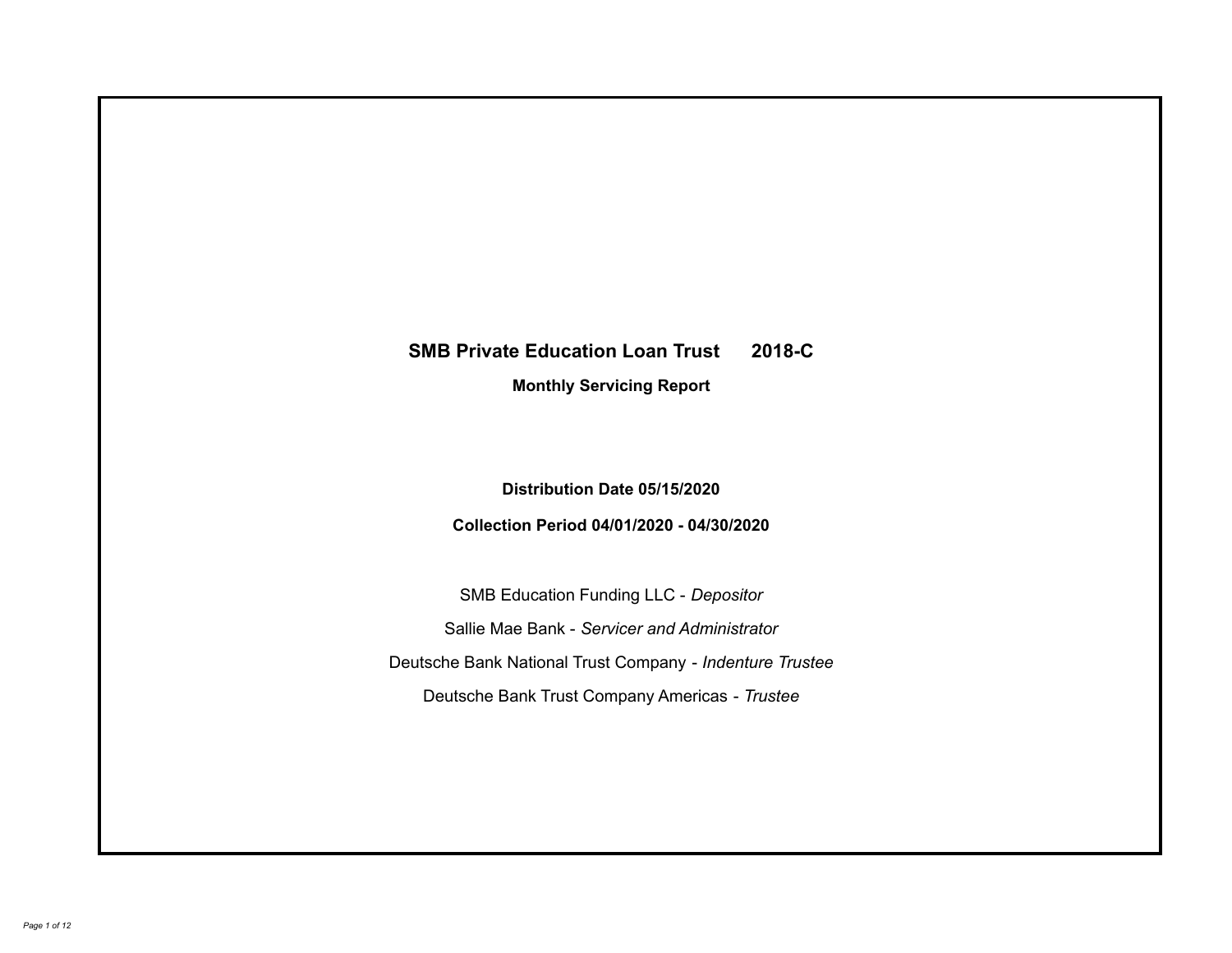| A           | <b>Student Loan Portfolio Characteristics</b>   |                                              | <b>Settlement Date</b><br>09/19/2018 | 03/31/2020            | 04/30/2020            |
|-------------|-------------------------------------------------|----------------------------------------------|--------------------------------------|-----------------------|-----------------------|
|             | <b>Principal Balance</b>                        |                                              | \$557,492,029.76                     | \$446,508,139.79      | \$440,266,482.99      |
|             | Interest to be Capitalized Balance              |                                              | 38,025,828.51                        | 30,646,636.67         | 30,689,934.67         |
|             | Pool Balance                                    |                                              | \$595,517,858.27                     | \$477,154,776.46      | \$470,956,417.66      |
|             | Weighted Average Coupon (WAC)                   |                                              |                                      |                       |                       |
|             |                                                 | WAC1 (Contractual Interest Rate on the Loan) | 9.74%                                | 8.92%                 | 8.57%                 |
|             | WAC2 (Average of Applicable Interest Rate)      |                                              | 9.70%                                | 8.88%                 | 8.53%                 |
|             | WAC3 (Average of Actual Interest Rate)          |                                              | 9.62%                                | 8.79%                 | 8.46%                 |
|             | Weighted Average Remaining Term                 |                                              | 137.72                               | 132.13                | 132.06                |
|             | Number of Loans                                 |                                              | 48,318                               | 39,103                | 38,580                |
|             | Number of Borrowers<br>Pool Factor              |                                              | 46,914                               | 38,047<br>0.801243439 | 37,538<br>0.790835088 |
|             | Since Issued Total Constant Prepayment Rate (1) |                                              |                                      | 12.32%                | 12.31%                |
| $\mathsf B$ | <b>Debt Securities</b>                          |                                              | 04/15/2020                           |                       | 05/15/2020            |
|             |                                                 | Cusip/Isin                                   |                                      |                       |                       |
|             | A1                                              | 78449QAA5                                    | \$7,138,084.39                       |                       | \$219,573.42          |
|             | A <sub>2</sub> A                                | 78449QAB3                                    | \$219,000,000.00                     |                       | \$219,000,000.00      |
|             | A <sub>2</sub> B                                | 78449QAC1                                    | \$108,000,000.00                     |                       | \$108,000,000.00      |
|             | В                                               | 78449QAD9                                    | \$40,000,000.00                      |                       | \$40,000,000.00       |
| $\mathsf C$ |                                                 |                                              |                                      |                       |                       |
|             | <b>Certificates</b>                             | <b>Cusip/Isin</b>                            | 04/15/2020                           |                       | 05/15/2020            |
|             | Residual                                        | 78449Q107                                    | \$100,000.00                         |                       | \$100,000.00          |
|             |                                                 |                                              |                                      |                       |                       |
| D           | <b>Account Balances</b>                         |                                              | 04/15/2020                           |                       | 05/15/2020            |
|             | Reserve Account Balance                         |                                              | \$1,508,827.00                       |                       | \$1,508,827.00        |
|             |                                                 |                                              |                                      |                       |                       |
| Ε           | <b>Asset / Liability</b>                        |                                              | 04/15/2020                           |                       | 05/15/2020            |
|             | Overcollateralization Percentage                |                                              | 21.59%                               |                       | 22.03%                |
|             | Specified Overcollateralization Amount          |                                              | \$119,288,694.12                     |                       | \$117,739,104.42      |
|             | Actual Overcollateralization Amount             |                                              | \$103,016,692.07                     |                       | \$103,736,844.24      |

(1) For additional information, see 'Since Issued CPR Methodology' found on page 11 of this report.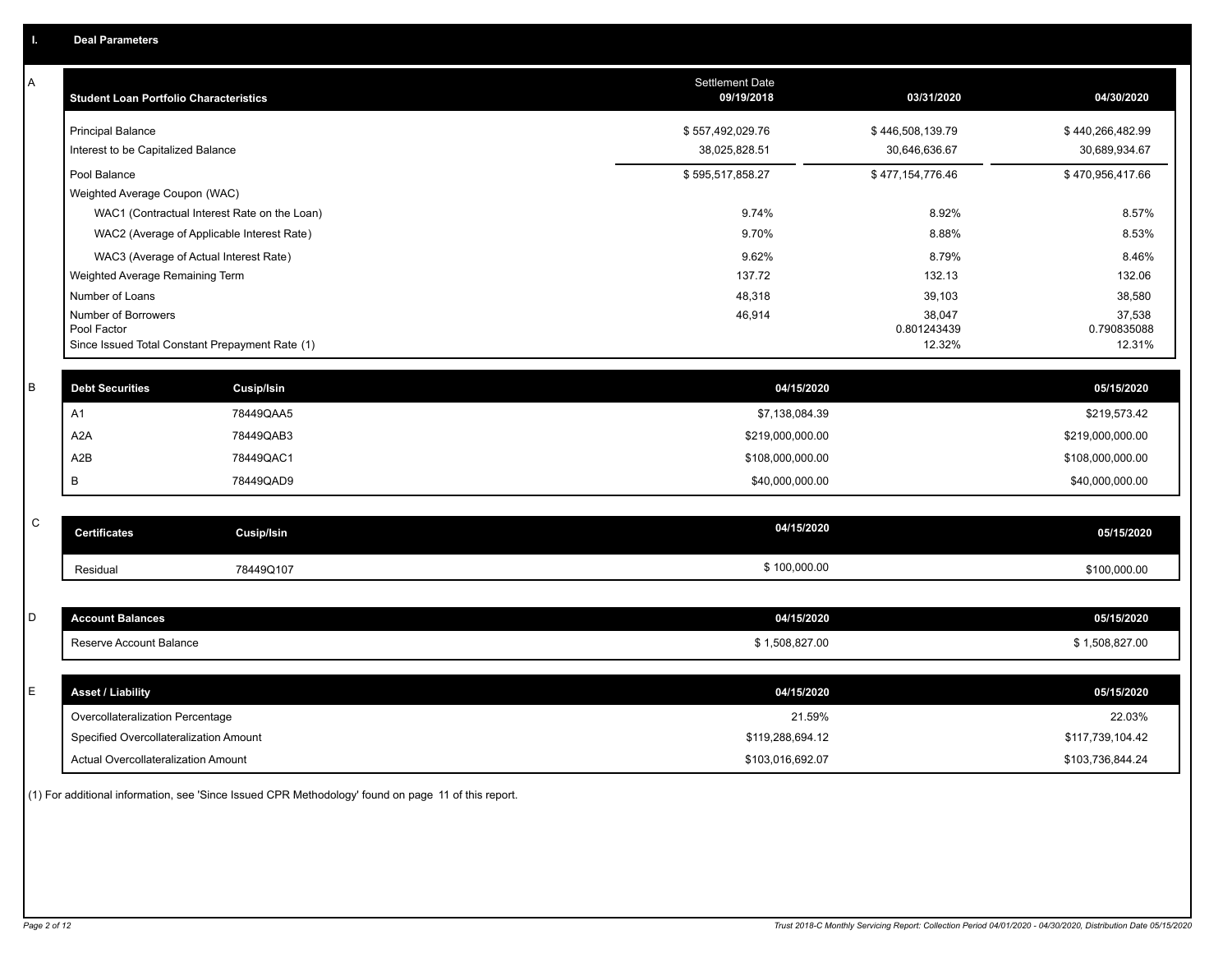# **II. 2018-C Trust Activity 04/01/2020 through 04/30/2020**

| <b>Borrower Principal</b><br>6,124,987.13<br><b>Consolidation Activity Principal</b><br>Seller Principal Reimbursement<br>Servicer Principal Reimbursement<br>Delinquent Principal Purchases by Servicer<br>70,366.05<br><b>Other Principal Deposits</b><br>\$6,195,353.18<br><b>Total Principal Receipts</b><br>B<br><b>Student Loan Interest Receipts</b><br>1,947,069.00<br><b>Borrower Interest</b><br><b>Consolidation Activity Interest</b><br>Seller Interest Reimbursement |        |
|------------------------------------------------------------------------------------------------------------------------------------------------------------------------------------------------------------------------------------------------------------------------------------------------------------------------------------------------------------------------------------------------------------------------------------------------------------------------------------|--------|
|                                                                                                                                                                                                                                                                                                                                                                                                                                                                                    |        |
|                                                                                                                                                                                                                                                                                                                                                                                                                                                                                    | 0.00   |
|                                                                                                                                                                                                                                                                                                                                                                                                                                                                                    | 0.00   |
|                                                                                                                                                                                                                                                                                                                                                                                                                                                                                    | 0.00   |
|                                                                                                                                                                                                                                                                                                                                                                                                                                                                                    | 0.00   |
|                                                                                                                                                                                                                                                                                                                                                                                                                                                                                    |        |
|                                                                                                                                                                                                                                                                                                                                                                                                                                                                                    |        |
|                                                                                                                                                                                                                                                                                                                                                                                                                                                                                    |        |
|                                                                                                                                                                                                                                                                                                                                                                                                                                                                                    |        |
|                                                                                                                                                                                                                                                                                                                                                                                                                                                                                    | 0.00   |
|                                                                                                                                                                                                                                                                                                                                                                                                                                                                                    | 0.00   |
| Servicer Interest Reimbursement                                                                                                                                                                                                                                                                                                                                                                                                                                                    | 0.00   |
| Delinquent Interest Purchases by Servicer                                                                                                                                                                                                                                                                                                                                                                                                                                          | 0.00   |
| <b>Other Interest Deposits</b>                                                                                                                                                                                                                                                                                                                                                                                                                                                     | 391.66 |
| \$1,947,460.66<br><b>Total Interest Receipts</b>                                                                                                                                                                                                                                                                                                                                                                                                                                   |        |
| C<br><b>Recoveries on Realized Losses</b><br>\$23,244.98                                                                                                                                                                                                                                                                                                                                                                                                                           |        |
| D<br>\$1,652.09<br><b>Investment Income</b>                                                                                                                                                                                                                                                                                                                                                                                                                                        |        |
| E<br><b>Funds Borrowed from Next Collection Period</b>                                                                                                                                                                                                                                                                                                                                                                                                                             | \$0.00 |
| F<br><b>Funds Repaid from Prior Collection Period</b>                                                                                                                                                                                                                                                                                                                                                                                                                              | \$0.00 |
| G<br>Loan Sale or Purchase Proceeds                                                                                                                                                                                                                                                                                                                                                                                                                                                | \$0.00 |
| н<br><b>Initial Deposits to Distribution Account</b>                                                                                                                                                                                                                                                                                                                                                                                                                               | \$0.00 |
| <b>Excess Transferred from Other Accounts</b>                                                                                                                                                                                                                                                                                                                                                                                                                                      | \$0.00 |
| <b>Borrower Benefit Reimbursements</b><br>J                                                                                                                                                                                                                                                                                                                                                                                                                                        | \$0.00 |
| κ<br><b>Other Deposits</b>                                                                                                                                                                                                                                                                                                                                                                                                                                                         | \$0.00 |
| L<br><b>Other Fees Collected</b>                                                                                                                                                                                                                                                                                                                                                                                                                                                   | \$0.00 |
| М<br><b>AVAILABLE FUNDS</b><br>\$8,167,710.91                                                                                                                                                                                                                                                                                                                                                                                                                                      |        |
| N<br>Non-Cash Principal Activity During Collection Period<br>\$(46,303.62)                                                                                                                                                                                                                                                                                                                                                                                                         |        |
| Aggregate Purchased Amounts by the Depositor, Servicer or Seller<br>O<br>\$70,757.71                                                                                                                                                                                                                                                                                                                                                                                               |        |
| P<br>\$0.00<br>Aggregate Loan Substitutions                                                                                                                                                                                                                                                                                                                                                                                                                                        |        |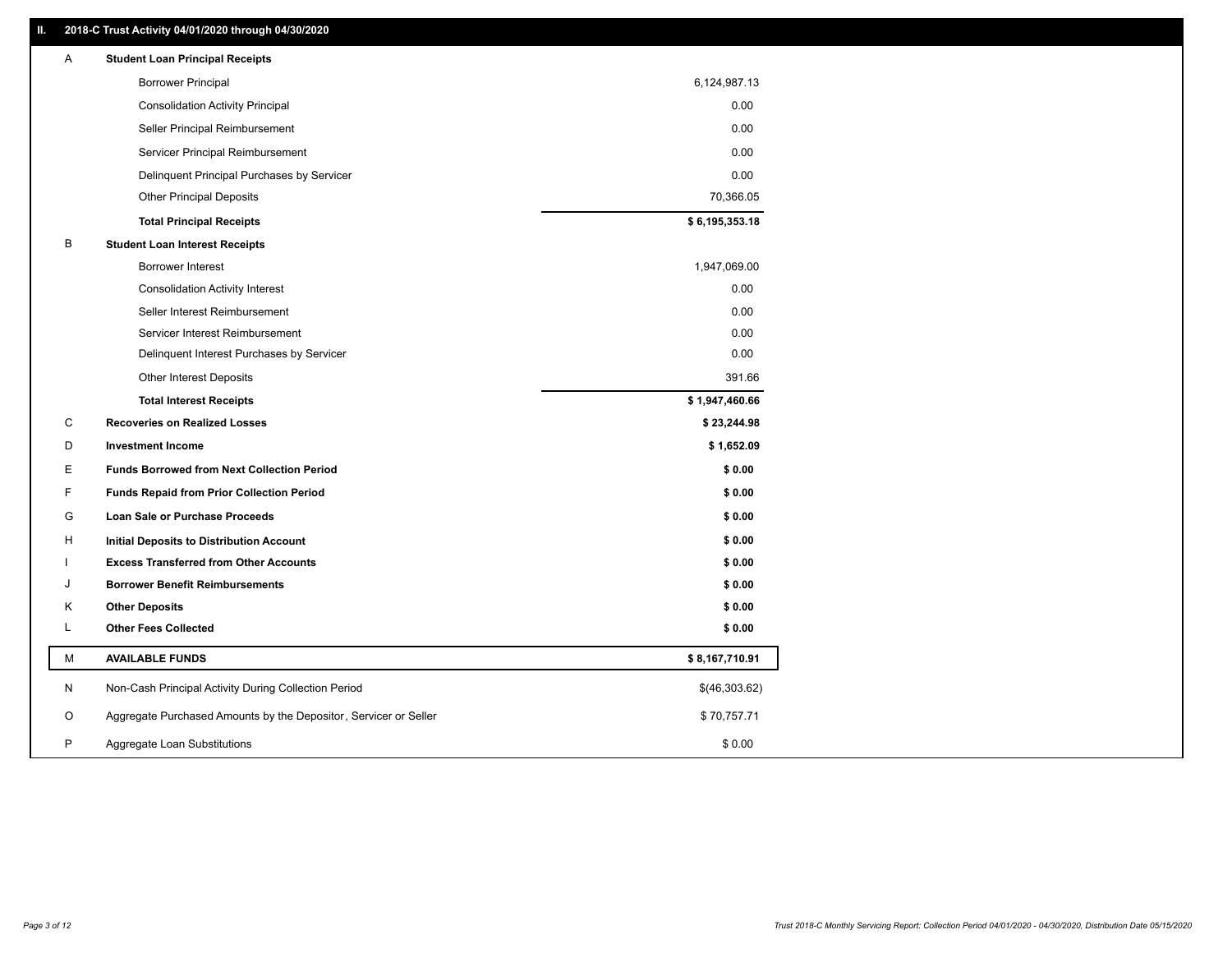|                   |                       |                          |         |                                                           | <b>Loans by Repayment Status</b> |                            |                          |         |                                                           |                |                            |
|-------------------|-----------------------|--------------------------|---------|-----------------------------------------------------------|----------------------------------|----------------------------|--------------------------|---------|-----------------------------------------------------------|----------------|----------------------------|
|                   |                       |                          |         | 04/30/2020                                                |                                  |                            |                          |         | 03/31/2020                                                |                |                            |
|                   |                       | <b>Wtd Avg</b><br>Coupon | # Loans | Principal and<br><b>Interest Accrued</b><br>to Capitalize | % of Principal                   | % of Loans in<br>Repay (1) | <b>Wtd Avg</b><br>Coupon | # Loans | Principal and<br><b>Interest Accrued</b><br>to Capitalize | % of Principal | % of Loans in<br>Repay (1) |
| INTERIM:          | IN SCHOOL             | 9.56%                    | 4,625   | \$68,383,492.98                                           | 14.520%                          | $-$ %                      | 9.87%                    | 4,712   | \$69,389,405.02                                           | 14.542%        | $-$ %                      |
|                   | <b>GRACE</b>          | 9.52%                    | 1,033   | \$14,187,131.98                                           | 3.012%                           | $-$ %                      | 9.78%                    | 1,063   | \$14,397,102.91                                           | 3.017%         | $-$ %                      |
|                   | <b>DEFERMENT</b>      | 9.05%                    | 1,784   | \$22,877,905.49                                           | 4.858%                           | $-$ %                      | 9.41%                    | 1,823   | \$23,268,426.76                                           | 4.876%         | $-$ %                      |
| <b>REPAYMENT:</b> | <b>CURRENT</b>        | 8.11%                    | 26,526  | \$301,264,123.59                                          | 63.969%                          | 82.423%                    | 8.47%                    | 28,860  | \$331,774,066.03                                          | 69.532%        | 89.644%                    |
|                   | 31-60 DAYS DELINQUENT | 8.91%                    | 431     | \$6,111,847.51                                            | 1.298%                           | 1.672%                     | 9.46%                    | 432     | \$5,796,266.95                                            | 1.215%         | 1.566%                     |
|                   | 61-90 DAYS DELINQUENT | 9.14%                    | 183     | \$2,471,971.96                                            | 0.525%                           | 0.676%                     | 9.51%                    | 208     | \$2,653,448.47                                            | 0.556%         | 0.717%                     |
|                   | > 90 DAYS DELINQUENT  | 9.42%                    | 100     | \$1,424,556.89                                            | 0.302%                           | 0.390%                     | 9.45%                    | 133     | \$2,252,719.27                                            | 0.472%         | 0.609%                     |
|                   | FORBEARANCE           | 8.33%                    | 3,898   | \$54,235,387.26                                           | 11.516%                          | 14.838%                    | 8.67%                    | 1,872   | \$27,623,341.05                                           | 5.789%         | 7.464%                     |
| <b>TOTAL</b>      |                       |                          | 38,580  | \$470,956,417.66                                          | 100.00%                          | 100.00%                    |                          | 39,103  | \$477,154,776.46                                          | 100.00%        | 100.00%                    |

Percentages may not total 100% due to rounding  $\star$ 

1 Loans classified in "Repayment" include any loan for which interim interest only, \$25 fixed payments or full principal and interest payments are due.

|                         |                                                                                                                              |                          |         |                                                           | <b>Loans by Borrower Status</b> |                                |                          |         |                                                           |                |                                |
|-------------------------|------------------------------------------------------------------------------------------------------------------------------|--------------------------|---------|-----------------------------------------------------------|---------------------------------|--------------------------------|--------------------------|---------|-----------------------------------------------------------|----------------|--------------------------------|
|                         |                                                                                                                              |                          |         | 04/30/2020                                                |                                 |                                |                          |         | 03/31/2020                                                |                |                                |
|                         |                                                                                                                              | <b>Wtd Avg</b><br>Coupon | # Loans | Principal and<br><b>Interest Accrued</b><br>to Capitalize | % of Principal                  | % of Loans in<br>P&I Repay (2) | <b>Wtd Avg</b><br>Coupon | # Loans | Principal and<br><b>Interest Accrued</b><br>to Capitalize | % of Principal | % of Loans in<br>P&I Repay (2) |
| INTERIM:                | IN SCHOOL                                                                                                                    | 9.04%                    | 9,180   | \$135,331,826.61                                          | 28.736%                         | $-$ %                          | 9.35%                    | 9,444   | \$138,823,251.65                                          | 29.094%        | $-$ %                          |
|                         | GRACE                                                                                                                        | 9.00%                    | 1,871   | \$25,360,694.29                                           | 5.385%                          | $-$ %                          | 9.24%                    | 1,948   | \$26,152,086.31                                           | 5.481%         | $-$ %                          |
|                         | <b>DEFERMENT</b>                                                                                                             | 8.71%                    | 3,314   | \$40,875,112.03                                           | 8.679%                          | $-$ %                          | 9.09%                    | 3,400   | \$41,952,050.39                                           | 8.792%         | $-$ %                          |
| P&I REPAYMENT:          | <b>CURRENT</b>                                                                                                               | 7.96%                    | 19,645  | \$205,795,250.83                                          | 43.697%                         | 76.393%                        | 8.34%                    | 21,710  | \$232,529,661.99                                          | 48.733%        | 86.050%                        |
|                         | 31-60 DAYS DELINQUENT                                                                                                        | 8.91%                    | 395     | \$5,580,620.40                                            | 1.185%                          | 2.072%                         | 9.43%                    | 401     | \$5,353,592.18                                            | 1.122%         | 1.981%                         |
|                         | 61-90 DAYS DELINQUENT                                                                                                        | 9.11%                    | 179     | \$2,363,670.87                                            | 0.502%                          | 0.877%                         | 9.52%                    | 198     | \$2,548,236.50                                            | 0.534%         | 0.943%                         |
|                         | > 90 DAYS DELINQUENT                                                                                                         | 9.44%                    | 98      | \$1,413,855.37                                            | 0.300%                          | 0.525%                         | 9.51%                    | 130     | \$2,172,556.39                                            | 0.455%         | 0.804%                         |
|                         | <b>FORBEARANCE</b>                                                                                                           | 8.33%                    | 3,898   | \$54,235,387.26                                           | 11.516%                         | 20.133%                        | 8.67%                    | 1,872   | \$27,623,341.05                                           | 5.789%         | 10.222%                        |
| <b>TOTAL</b><br>$\star$ | Percentages may not total 100% due to rounding                                                                               |                          | 38,580  | \$470,956,417.66                                          | 100.00%                         | 100.00%                        |                          | 39,103  | \$477,154,776.46                                          | 100.00%        | 100.00%                        |
|                         | 2 Loans classified in "P&I Repayment" includes only those loans for which scheduled principal and interest payments are due. |                          |         |                                                           |                                 |                                |                          |         |                                                           |                |                                |

WAC reflects WAC3 To conform with company standard reporting these sections now include Princial and Interest Accrued to Capitalize .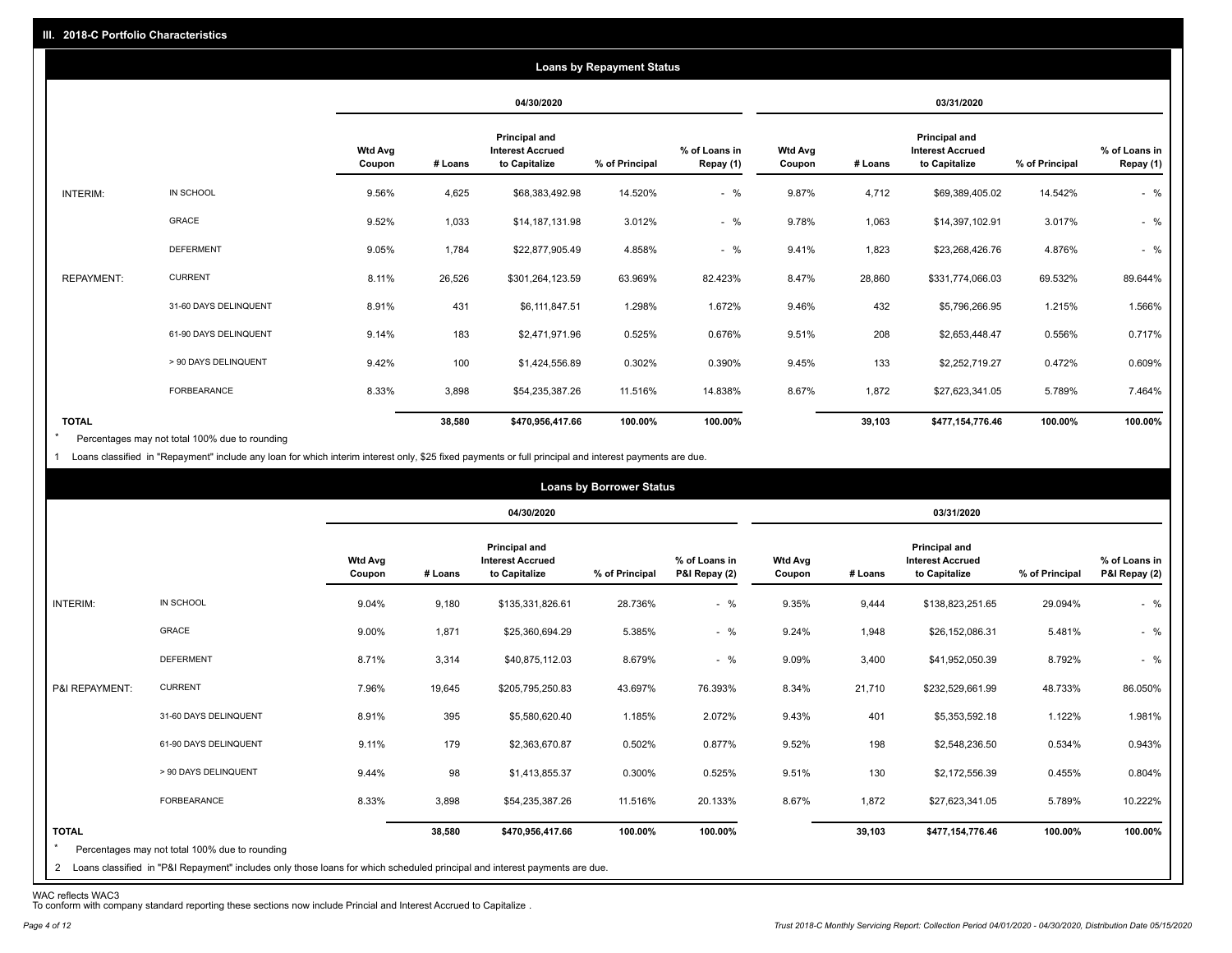|                                                                                                  | 4/30/2020        | 3/31/2020        |  |
|--------------------------------------------------------------------------------------------------|------------------|------------------|--|
| Pool Balance                                                                                     | \$470,956,417.66 | \$477,154,776.46 |  |
| Total # Loans                                                                                    | 38,580           | 39,103           |  |
| Total # Borrowers                                                                                | 37,538           | 38,047           |  |
| Weighted Average Coupon                                                                          | 8.53%            | 8.88%            |  |
| Weighted Average Remaining Term                                                                  | 132.06           | 132.13           |  |
| Percent of Pool - Cosigned                                                                       | 92.9%            | 92.9%            |  |
| Percent of Pool - Non Cosigned                                                                   | 7.1%             | 7.1%             |  |
| Borrower Interest Accrued for Period                                                             | \$3,142,214.41   | \$3,461,792.54   |  |
| <b>Outstanding Borrower Interest Accrued</b>                                                     | \$34,178,783.32  | \$33,520,950.07  |  |
| Gross Principal Realized Loss - Periodic *                                                       | \$547,277.28     | \$313,969.15     |  |
| Gross Principal Realized Loss - Cumulative *                                                     | \$7,163,080.08   | \$6,615,802.80   |  |
| Recoveries on Realized Losses - Periodic                                                         | \$23,244.98      | \$64,679.11      |  |
| Recoveries on Realized Losses - Cumulative                                                       | \$713,834.44     | \$690,589.46     |  |
| Net Losses - Periodic                                                                            | \$524,032.30     | \$249,290.04     |  |
| Net Losses - Cumulative                                                                          | \$6,449,245.64   | \$5,925,213.34   |  |
| Non-Cash Principal Activity - Capitalized Interest                                               | \$501,140.78     | \$1,318,200.69   |  |
| Since Issued Total Constant Prepayment Rate (CPR) (1)                                            | 12.31%           | 12.32%           |  |
| <b>Loan Substitutions</b>                                                                        | \$0.00           | \$0.00           |  |
| <b>Cumulative Loan Substitutions</b>                                                             | \$0.00           | \$0.00           |  |
| <b>Unpaid Servicing Fees</b>                                                                     | \$0.00           | \$0.00           |  |
| <b>Unpaid Administration Fees</b>                                                                | \$0.00           | \$0.00           |  |
| <b>Unpaid Carryover Servicing Fees</b>                                                           | \$0.00           | \$0.00           |  |
| Note Interest Shortfall                                                                          | \$0.00           | \$0.00           |  |
| Loans in Modification                                                                            | \$17,030,628.71  | \$15,544,052.63  |  |
| % of Loans in Modification as a % of Loans in Repayment (P&I)                                    | 7.92%            | 6.41%            |  |
|                                                                                                  |                  |                  |  |
| % Annualized Gross Principal Realized Loss - Periodic as a %<br>of Loans in Repayment (P&I) * 12 | 3.05%            | 1.55%            |  |
| % Gross Principal Realized Loss - Cumulative as a % of                                           |                  |                  |  |
| Original Pool Balance                                                                            | 1.20%            | 1.11%            |  |
|                                                                                                  |                  |                  |  |

\* In accordance with the Servicer's current policies and procedures, after September 1, 2017 loans subject to bankruptcy claims generally will not be reported as a charged- off unless and until they are delinquent for 120

(1) For additional information, see 'Since Issued CPR Methodology' found on page 11 of this report.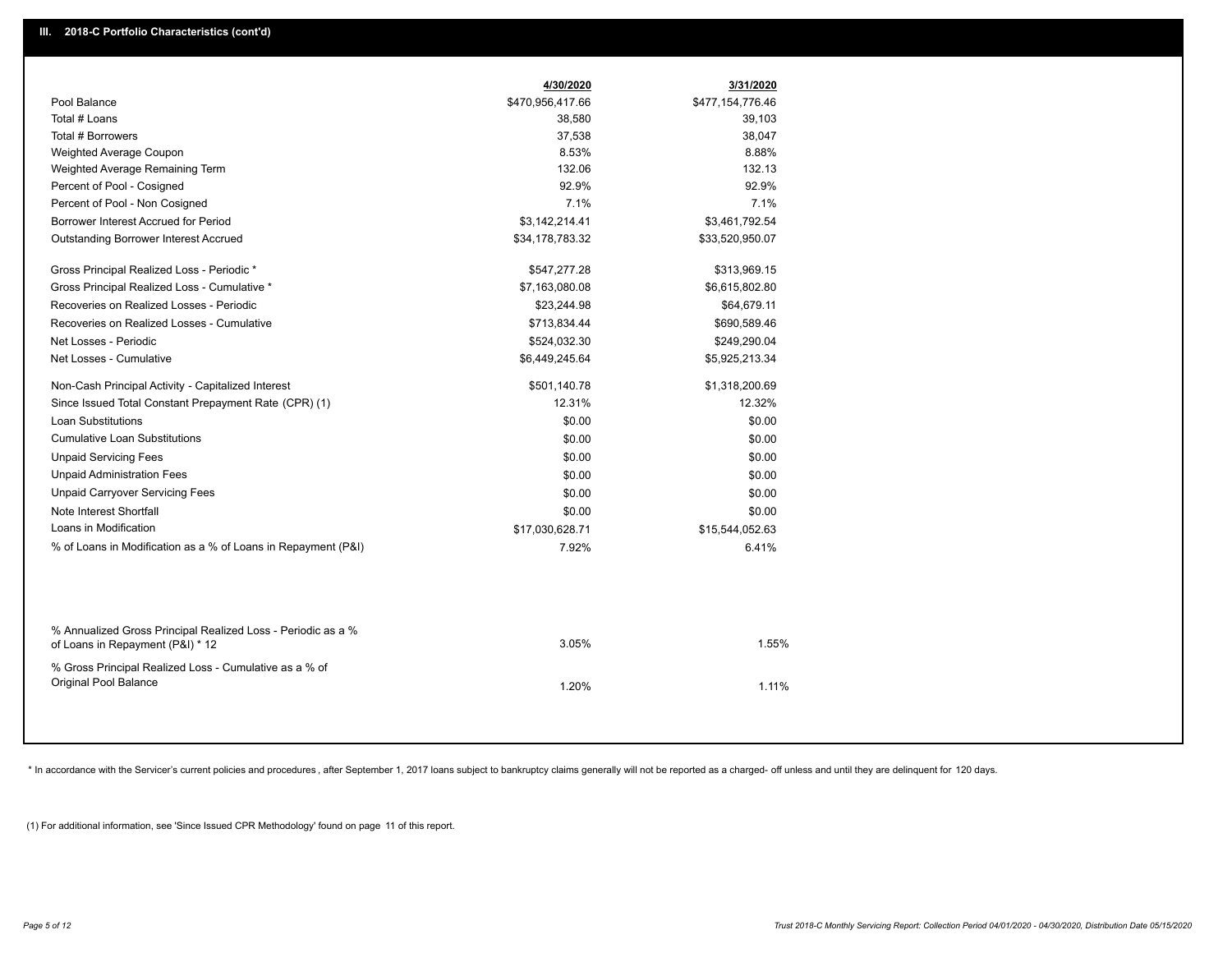#### **Loan Program**  A

|                                    | Weighted<br><b>Average Coupon</b> | # LOANS     | <b>\$ AMOUNT</b> | $%$ *    |
|------------------------------------|-----------------------------------|-------------|------------------|----------|
| - Smart Option Interest-Only Loans | 7.33%                             | 9,248       | \$86,963,767.76  | 18.465%  |
| - Smart Option Fixed Pay Loans     | 8.49%                             | 9,664       | \$142,414,374.36 | 30.239%  |
| - Smart Option Deferred Loans      | 8.84%                             | 19,668      | \$241,578,275.54 | 51.295%  |
| - Other Loan Programs              | $0.00\%$                          | $\mathbf 0$ | \$0.00           | 0.000%   |
| <b>Total</b>                       | 8.46%                             | 38,580      | \$470,956,417.66 | 100.000% |

\* Percentages may not total 100% due to rounding

B

C

**Index Type**

|                       | Weighted<br><b>Average Coupon</b> | # LOANS | <b>\$ AMOUNT</b> | $%$ *     |
|-----------------------|-----------------------------------|---------|------------------|-----------|
| - Fixed Rate Loans    | 9.24%                             | 12,346  | \$159,972,510.29 | 33.968%   |
| - LIBOR Indexed Loans | 8.05%                             | 26,234  | \$310,983,907.37 | 66.032%   |
| - Other Index Rates   | $0.00\%$                          | 0       | \$0.00           | $0.000\%$ |
| <b>Total</b>          | 8.46%                             | 38,580  | \$470,956,417.66 | 100.000%  |

\* Percentages may not total 100% due to rounding

# **Weighted Average Recent FICO**

| 2,887<br>2,476 | \$32,453,447.38  | 6.891%   |
|----------------|------------------|----------|
|                |                  |          |
|                | \$28,150,171.92  | 5.977%   |
| 4,560          | \$57,751,086.35  | 12.263%  |
| 8,430          | \$105,498,922.29 | 22.401%  |
| 20,226         | \$247,099,118.82 | 52.468%  |
|                | \$3,670.90       | 0.001%   |
| 38,580         | \$470,956,417.66 | 100.000% |
|                |                  |          |

WAC reflects WAC3

To conform with company standard reporting these sections now include Princial and Interest Accrued to Capitalize .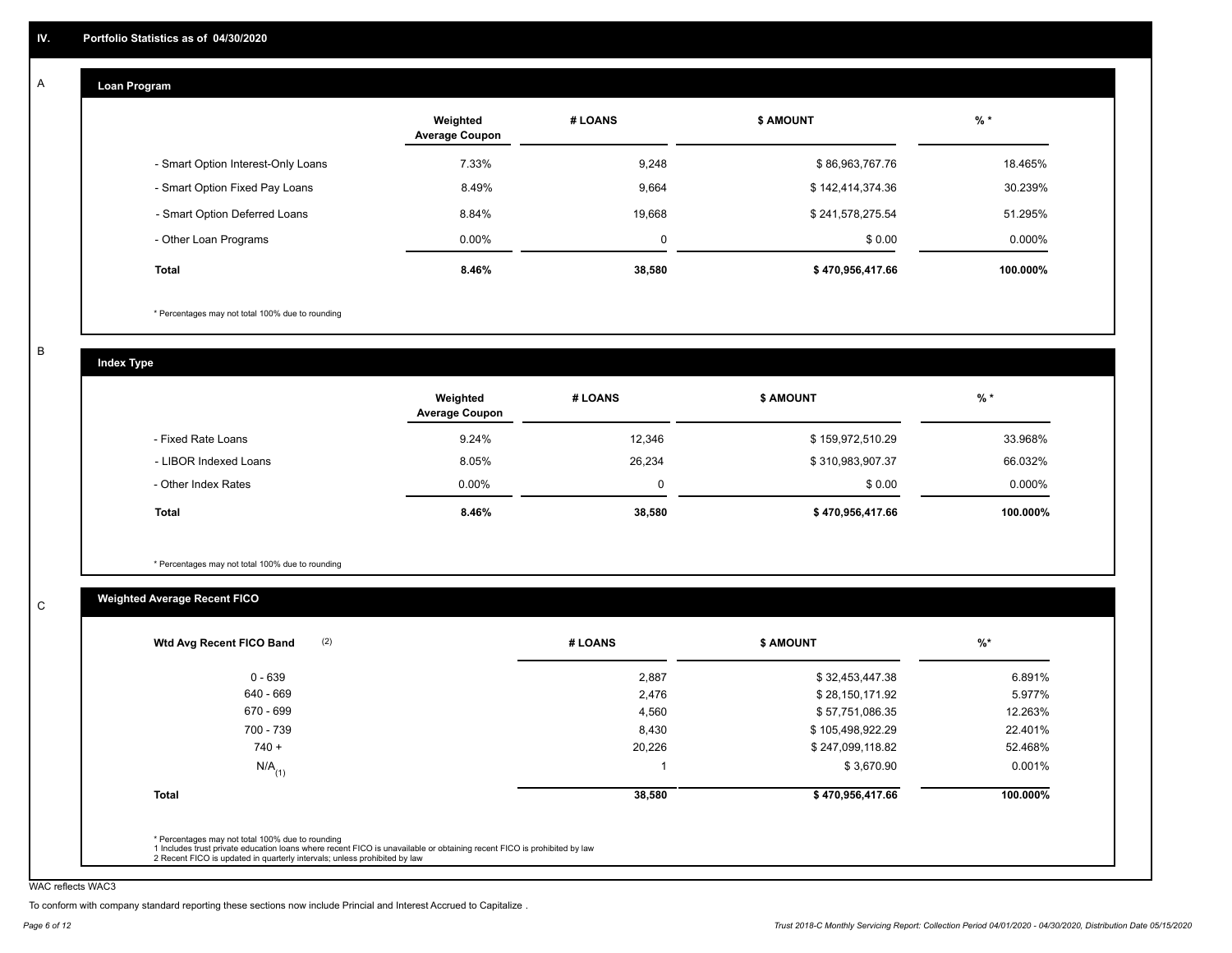| V. |       | 2018-C Reserve Account and Principal Distribution Calculations                            |                  |  |
|----|-------|-------------------------------------------------------------------------------------------|------------------|--|
| А. |       | <b>Reserve Account</b>                                                                    |                  |  |
|    |       | Specified Reserve Account Balance                                                         | \$1,508,827.00   |  |
|    |       | Actual Reserve Account Balance                                                            | \$1,508,827.00   |  |
| В. |       | <b>Principal Distribution Amount</b>                                                      |                  |  |
|    | i.    | Class A Notes Outstanding                                                                 | \$334,138,084.39 |  |
|    | ii.   | Pool Balance                                                                              | \$470,956,417.66 |  |
|    | iii.  | First Priority Principal Distribution Amount (i - ii)                                     | \$0.00           |  |
|    | iv.   | Class A and B Notes Outstanding                                                           | \$374,138,084.39 |  |
|    |       |                                                                                           |                  |  |
|    | v.    | First Priority Principal Distribution Amount                                              | \$0.00           |  |
|    | vi.   | Pool Balance                                                                              | \$470,956,417.66 |  |
|    | vii.  | Specified Overcollateralization Amount                                                    | \$117,739,104.42 |  |
|    |       | Regular Principal Distribution Amount (if (iv > 0, (iv - v) - (vi - vii))<br>viii.        | \$20,920,771.15  |  |
|    | ix.   | Pool Balance                                                                              | \$470,956,417.66 |  |
|    | х.    | 10% of Initial Pool Balance                                                               | \$59,551,785.83  |  |
|    | xi.   | First Priority Principal Distribution Amount                                              | \$0.00           |  |
|    | xii.  | Regular Principal Distribution Amount                                                     | \$20,920,771.15  |  |
|    | xiii. | Available Funds (after payment of waterfall items A through I)                            | \$0.00           |  |
|    |       | xiv. Additional Principal Distribution Amount (if(vi $\leq x$ ,min(xiii, vi - xi - xii))) | \$0.00           |  |
|    |       |                                                                                           |                  |  |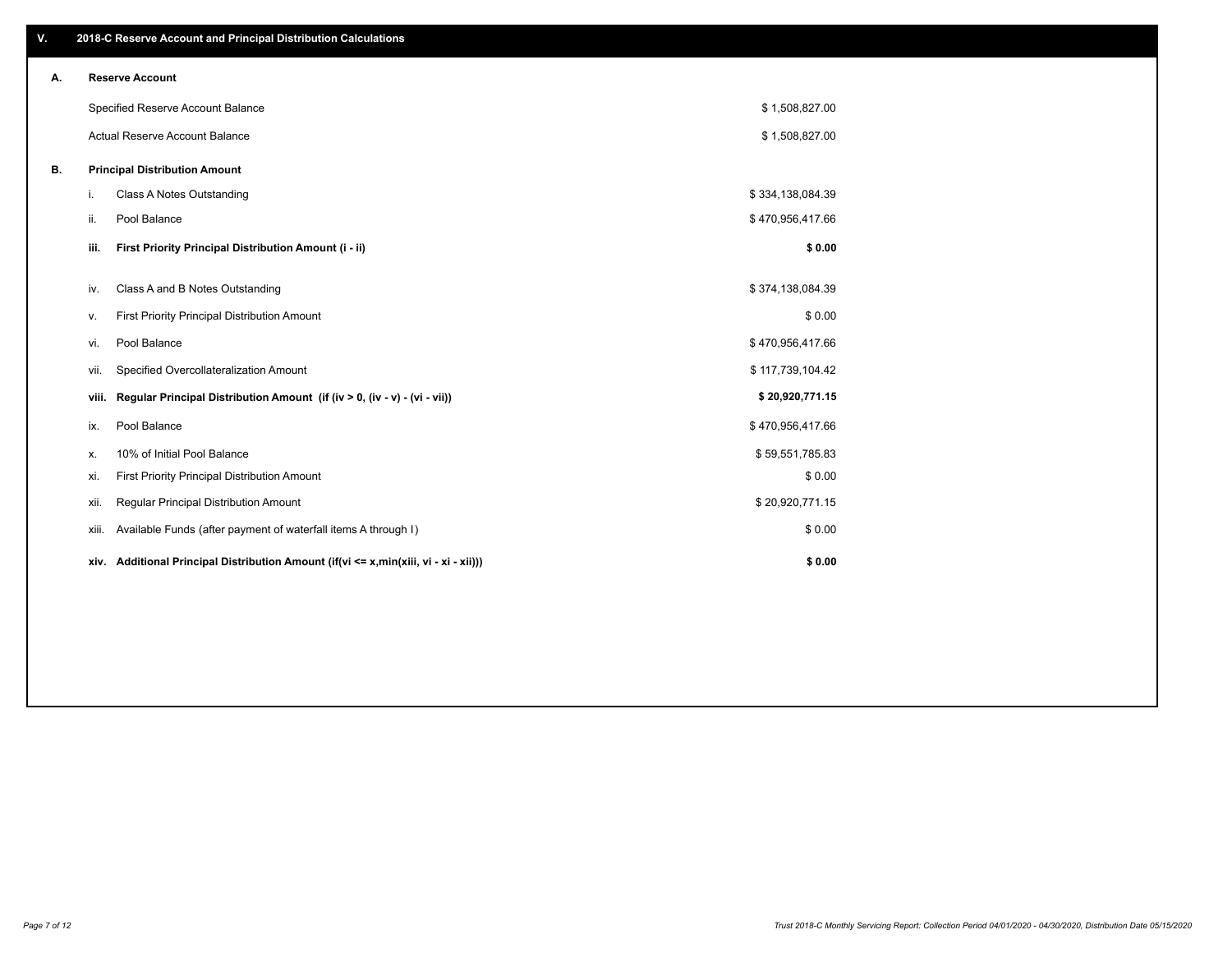|    |                                                                                   | Paid                 | <b>Funds Balance</b>             |
|----|-----------------------------------------------------------------------------------|----------------------|----------------------------------|
|    | <b>Total Available Funds</b>                                                      |                      | \$8,167,710.91                   |
| A  | <b>Trustee Fees</b>                                                               | \$0.00               | \$8,167,710.91                   |
| В  | <b>Servicing Fees</b>                                                             | \$297,672.09         | \$7,870,038.82                   |
| C  | i. Administration Fees<br>ii. Unreimbursed Administrator Advances plus any Unpaid | \$8,333.00<br>\$0.00 | \$7,861,705.82<br>\$7,861,705.82 |
| D  | Class A Noteholders Interest Distribution Amount                                  | \$809,861.52         | \$7,051,844.30                   |
| Е  | First Priority Principal Payment                                                  | \$0.00               | \$7,051,844.30                   |
| F. | <b>Class B Noteholders Interest Distribution Amount</b>                           | \$133,333.33         | \$6,918,510.97                   |
| G  | <b>Reinstatement Reserve Account</b>                                              | \$0.00               | \$6,918,510.97                   |
| H  | <b>Regular Principal Distribution</b>                                             | \$6,918,510.97       | \$0.00                           |
|    | <b>Carryover Servicing Fees</b>                                                   | \$0.00               | \$0.00                           |
| J  | Additional Principal Distribution Amount                                          | \$0.00               | \$0.00                           |
| Κ  | Unpaid Expenses of Trustee                                                        | \$0.00               | \$0.00                           |
| L  | Unpaid Expenses of Administrator                                                  | \$0.00               | \$0.00                           |
| М  | Remaining Funds to the Residual Certificateholders                                | \$0.00               | \$0.00                           |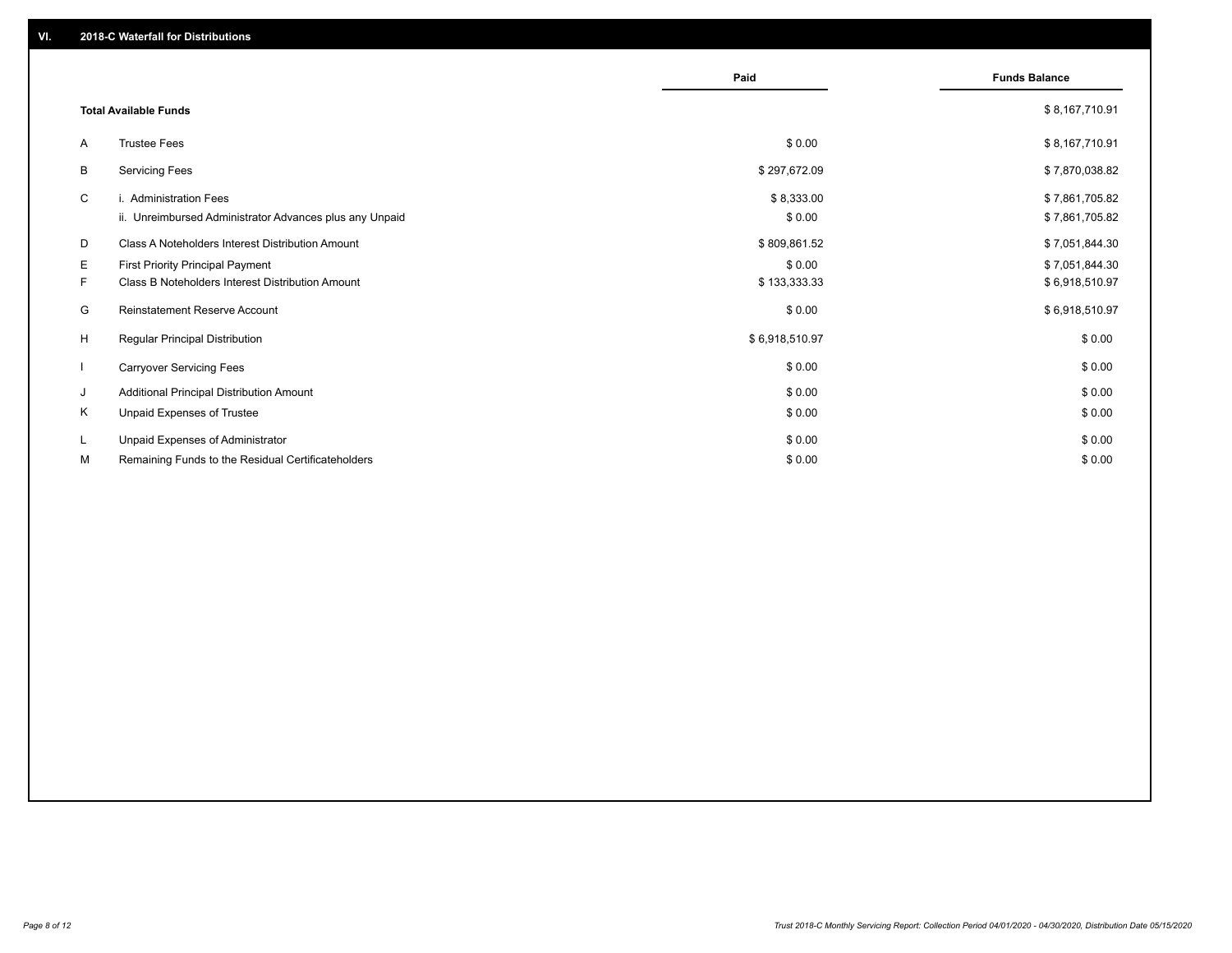| <b>Distribution Amounts</b>                                |                         |                         |                         |
|------------------------------------------------------------|-------------------------|-------------------------|-------------------------|
|                                                            | <b>A1</b>               | A <sub>2</sub> A        | A2B                     |
| Cusip/Isin                                                 | 78449QAA5               | 78449QAB3               | 78449QAC1               |
| <b>Beginning Balance</b>                                   | \$7,138,084.39          | \$219,000,000.00        | \$108,000,000.00        |
| Index                                                      | <b>LIBOR</b>            | <b>FIXED</b>            | <b>LIBOR</b>            |
| Spread/Fixed Rate                                          | 0.30%                   | 3.63%                   | 0.75%                   |
| Record Date (Days Prior to Distribution)                   | 1 NEW YORK BUSINESS DAY | 1 NEW YORK BUSINESS DAY | 1 NEW YORK BUSINESS DAY |
| <b>Accrual Period Begin</b>                                | 4/15/2020               | 4/15/2020               | 4/15/2020               |
| <b>Accrual Period End</b>                                  | 5/15/2020               | 5/15/2020               | 5/15/2020               |
| Daycount Fraction                                          | 0.08333333              | 0.08333333              | 0.08333333              |
| Interest Rate*                                             | 1.11400%                | 3.63000%                | 1.56400%                |
| <b>Accrued Interest Factor</b>                             | 0.000928333             | 0.003025000             | 0.001303333             |
| <b>Current Interest Due</b>                                | \$6,626.52              | \$662,475.00            | \$140,760.00            |
| Interest Shortfall from Prior Period Plus Accrued Interest | $\mathbb{S}$ -          | $\mathcal{S}$ -         | $$ -$                   |
| <b>Total Interest Due</b>                                  | \$6,626.52              | \$662,475.00            | \$140,760.00            |
| <b>Interest Paid</b>                                       | \$6,626.52              | \$662,475.00            | \$140,760.00            |
| <b>Interest Shortfall</b>                                  | $\mathcal{S}$ -         | $\mathsf{\$}$ -         | $$ -$                   |
| <b>Principal Paid</b>                                      | \$6,918,510.97          | $\mathcal{S}$ -         | $$ -$                   |
| <b>Ending Principal Balance</b>                            | \$219,573.42            | \$219,000,000.00        | \$108,000,000.00        |
| Paydown Factor                                             | 0.039087633             | 0.000000000             | 0.000000000             |
| <b>Ending Balance Factor</b>                               | 0.001240528             | 1.000000000             | 1.000000000             |

\* Pay rates for Current Distribution. For the interest rates applicable to the next distribution date, please see https://www.salliemae.com/about/investors/data/SMBabrate.txt.

**VII. 2018-C Distributions**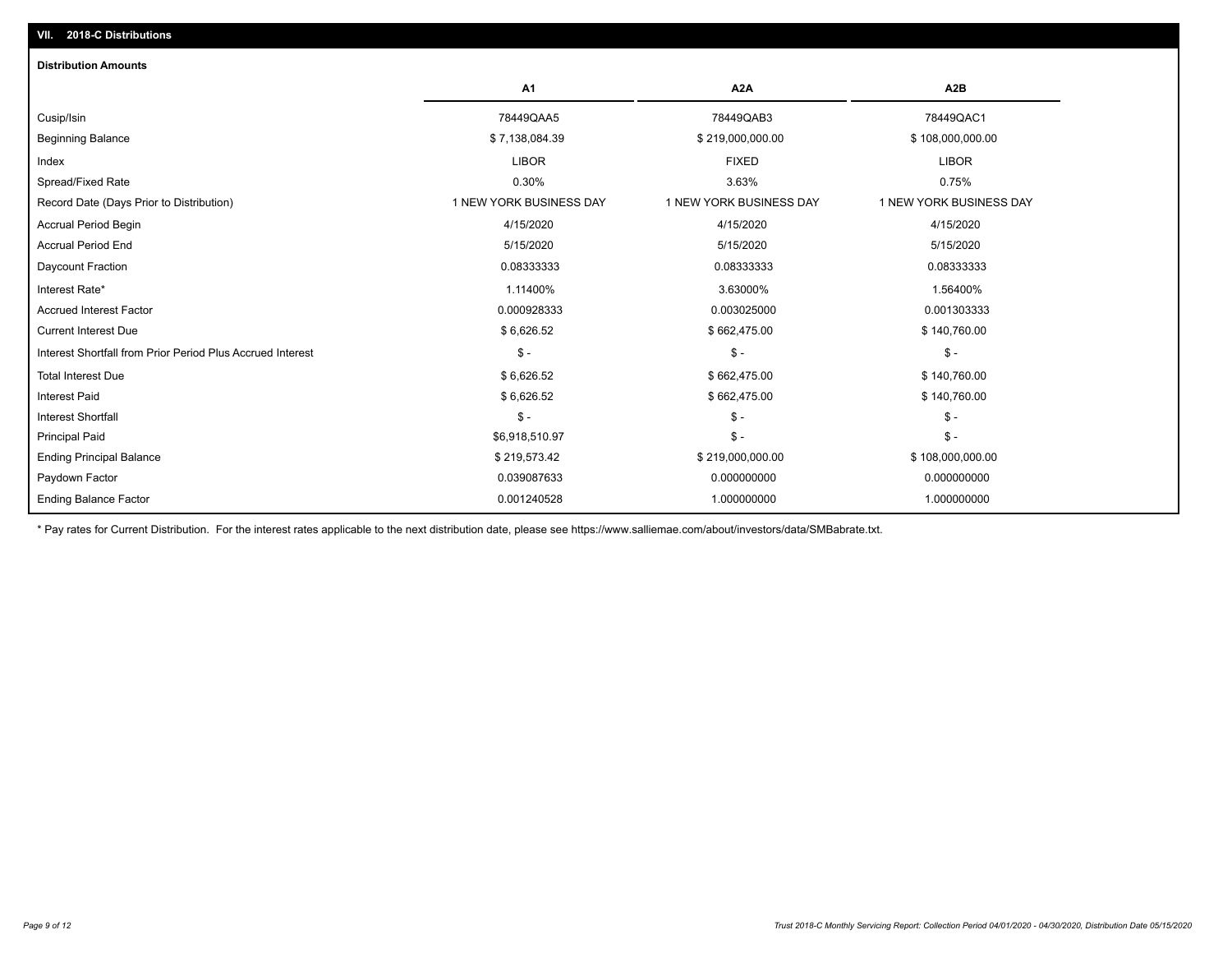| VII. ZU 10-U DISTIBUTURIS                                  |                         |
|------------------------------------------------------------|-------------------------|
| <b>Distribution Amounts</b>                                |                         |
|                                                            | В                       |
| Cusip/Isin                                                 | 78449QAD9               |
| <b>Beginning Balance</b>                                   | \$40,000,000.00         |
| Index                                                      | <b>FIXED</b>            |
| Spread/Fixed Rate                                          | 4.00%                   |
| Record Date (Days Prior to Distribution)                   | 1 NEW YORK BUSINESS DAY |
| Accrual Period Begin                                       | 4/15/2020               |
| <b>Accrual Period End</b>                                  | 5/15/2020               |
| Daycount Fraction                                          | 0.08333333              |
| Interest Rate*                                             | 4.00000%                |
| <b>Accrued Interest Factor</b>                             | 0.003333333             |
| <b>Current Interest Due</b>                                | \$133,333.33            |
| Interest Shortfall from Prior Period Plus Accrued Interest | $\mathcal{S}$ -         |
| <b>Total Interest Due</b>                                  | \$133,333.33            |
| <b>Interest Paid</b>                                       | \$133,333.33            |
| Interest Shortfall                                         | $\mathcal{S}$ -         |
| <b>Principal Paid</b>                                      | $\frac{1}{2}$           |
| <b>Ending Principal Balance</b>                            | \$40,000,000.00         |
| Paydown Factor                                             | 0.000000000             |
| <b>Ending Balance Factor</b>                               | 1.000000000             |

\* Pay rates for Current Distribution. For the interest rates applicable to the next distribution date, please see https://www.salliemae.com/about/investors/data/SMBabrate.txt.

**VII. 2018-C Distributions**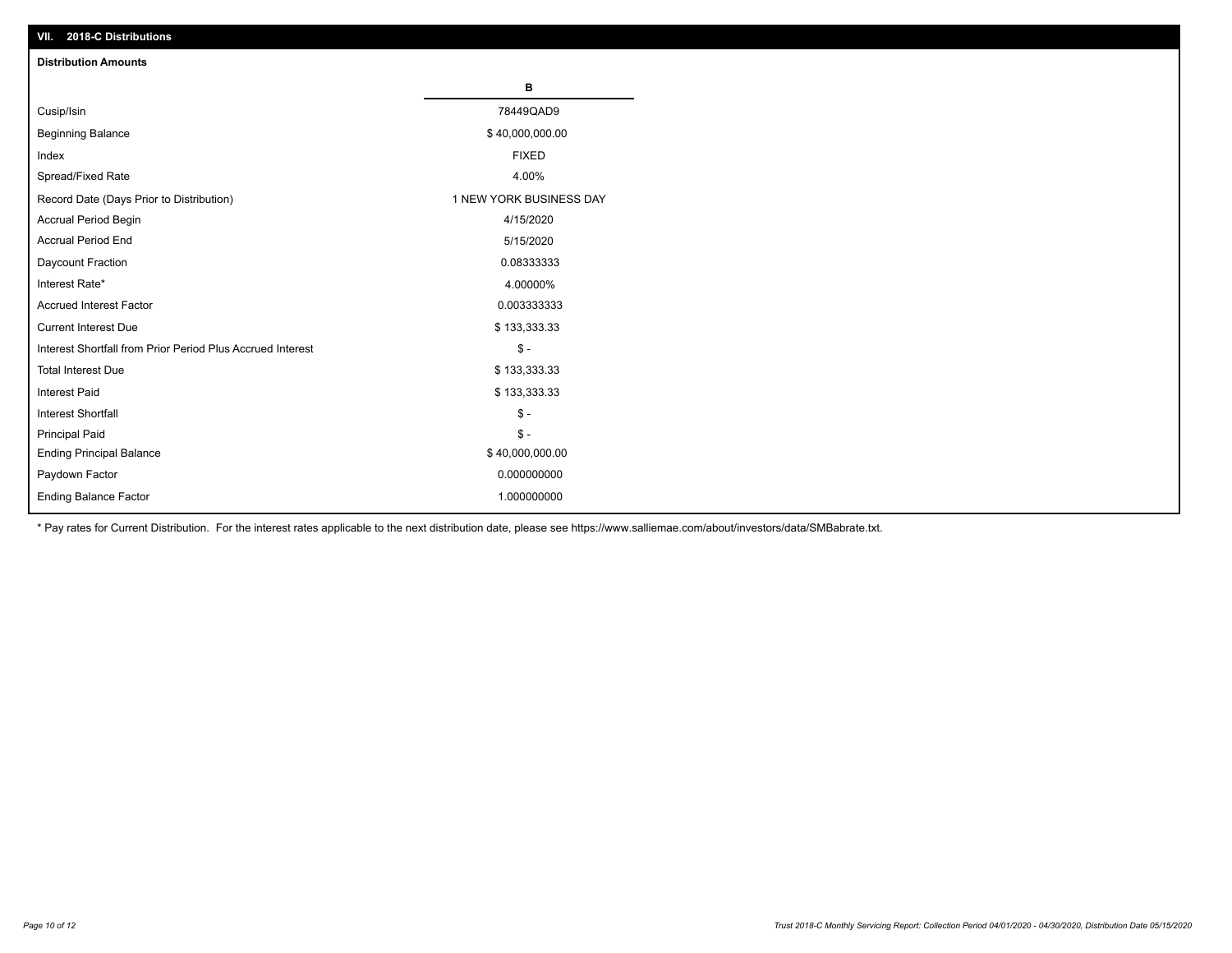### **Since Issued Total CPR**

$$
\text{total CPR} = 1 - \left(\frac{APB}{PPB}\right)^{\left(\frac{12}{MSC}\right)}
$$

APB = Actual period-end Pool Balance PPB = Projected period-end Pool Balance assuming no prepayments and no defaults Pool Balance = Sum(Principal Balance + Interest Accrued to Capitalize Balance) MSC = Months Since Cut-Off

#### **Since-Issued Total Constant Prepayment Rate (CPR)**

Since-Issued Total CPR measures prepayments, both voluntary and involuntary, for a trust student loan pool over the life of a transaction. For each trust distribution, the actual month-end pool balance is compared against a month-end pool balance originally projected at issuance assuming no prepayments and defaults. For purposes of Since- Issued Total CPR calculations, projected period end pool balance assumes in-school status loans have up to a six month grace period before moving to repayment, grace status loans remain in grace status until their status end date and then to move to full principal and interest repayment, loans subject to interim interest or fixed payments during their in-school and grace period continue paying interim interest or fixed payments until full principal and interest repayment begins, all other trust loans are in full principal and interest repayment status, and that no trust loan in full principal and interest repayment moves from full principal and interest repayment status to any other status.

### **Weighted Average Coupon**

*WAC1 = APB* ((*CIR*)\*(*APB*))





APB = Actual period-end Pool Balance

CIR = Average of the Contractual Interest Rate (1)

APCL = Average of the Applicable Interest Rate (2)

ACTL = Average of the Actual Interest Rate (3)

#### **Weighted Average Coupon (WAC)**

(1) Contractual Interest Rate represents the interest rate indicated in the Promissory Note

(2) Appliclable Interest Rate represents the interest rate after rate reductions, if applicable, are applied

(3) Actual Interest Rate represents the interest rate when borrower incentive programs and rate reductions, if applicable, are applied